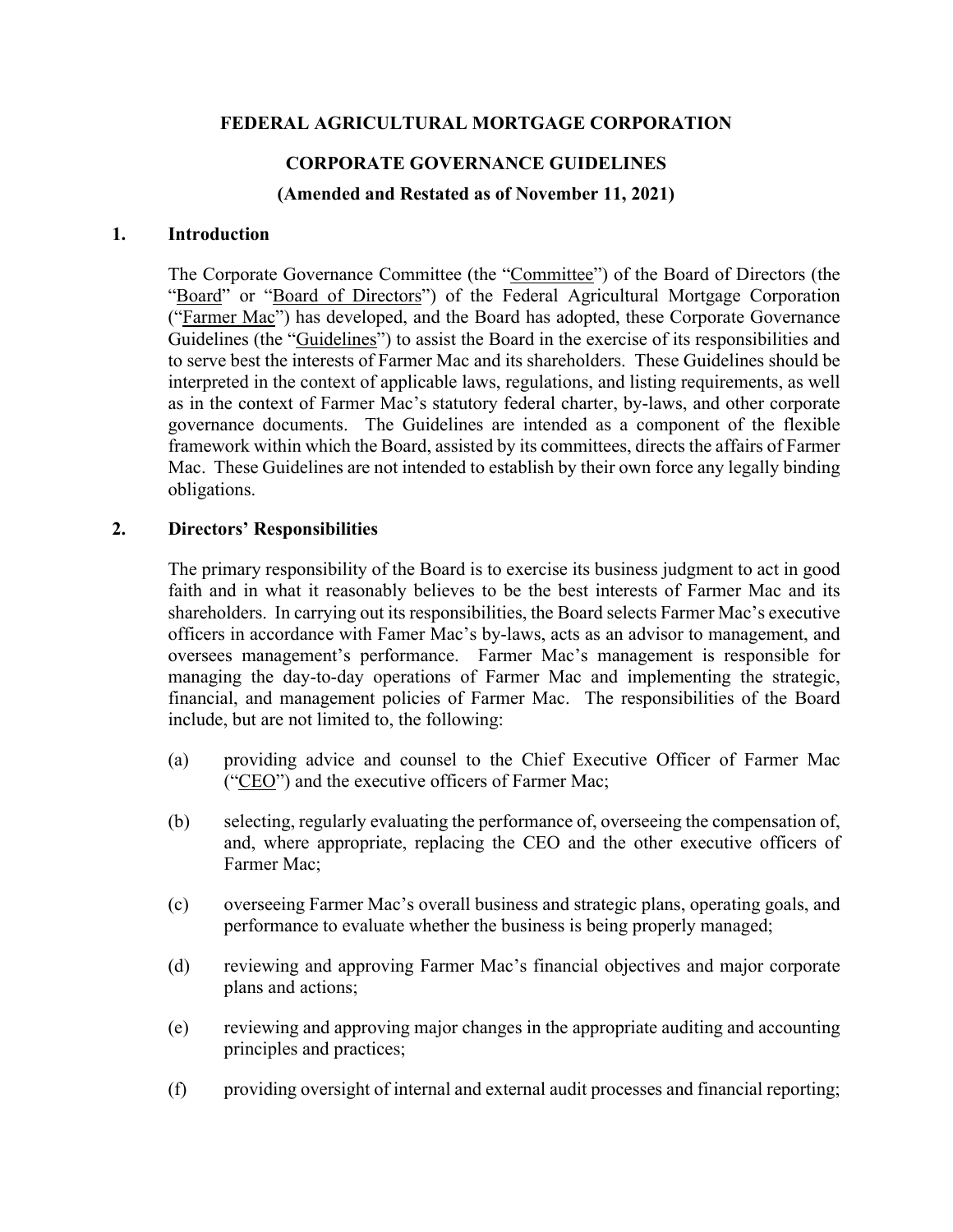- (g) understanding the principal risks associated with Farmer Mac's business on an ongoing basis and providing oversight of risk assessment and protection processes, information and reporting systems or controls designed to inform the Board of material risks, and processes and policies designed to ensure legal and regulatory compliance;
- (h) reviewing and approving policies regarding credit and lending programs, internal credit reviews and internal audits, asset/liability management, earnings, liquidity management, and the maintenance of adequate allowances for losses; and
- (i) performing such other functions as the Board believes are appropriate or necessary, or as otherwise prescribed by rules or regulations.

The Board of Directors discharges its responsibilities either directly or by delegating certain responsibilities to its committees. To discharge their responsibilities, the directors recognize that they have the obligation individually and collectively to pay careful attention and be properly informed. In discharging their responsibilities, directors should be entitled to rely on the honesty and integrity of Farmer Mac's officers, employees, outside advisors, and auditors, and any information or reports provided by them. The directors shall also be entitled to have Farmer Mac purchase reasonable directors' and officers' liability insurance on their behalf and to the benefits of indemnification to the fullest extent permitted by law and Farmer Mac's statutory charter, by-laws, and any indemnification agreements.

The directors are expected to act ethically and adhere to Farmer Mac's Code of Business Conduct and Ethics and any other applicable Board or corporate policies. Upon joining the Board, each director certifies that he or she has not been convicted of any criminal offense involving dishonesty or a breach of trust and undertakes to resign as a Farmer Mac director in the event the director is subsequently convicted of any such offense. Each elected director also signs a Prospective Director Agreement under which those directors agree to comply with all of Farmer Mac's policies and guidelines related to corporate governance, conflicts of interest, confidentiality, stock ownership, trading, and code of conduct and ethics. Each Prospective Director Agreement includes an elected director's irrevocable resignation as a director if such person is found by a court of competent jurisdiction to have breached the Prospective Director Agreement in any material respect.

All meetings and deliberations of the Board and its committees shall be confidential. Each director shall maintain confidentiality of information in accordance with Farmer Mac's Code of Business Conduct and Ethics, any other applicable Board or corporate policies (including the Board's Policy on Use of Electronic Devices and Security of Board Materials), and the separate Confidentiality Agreement signed by each director.

### **3. Candor and Avoidance of Conflicts**

The directors recognize that candor and the avoidance of conflicts in fact and in perception are hallmarks of the accountability owed to the shareholders. Directors have a personal obligation to disclose any potential conflicts of interest in accordance with the Board's Policy on Conflicts of Interest.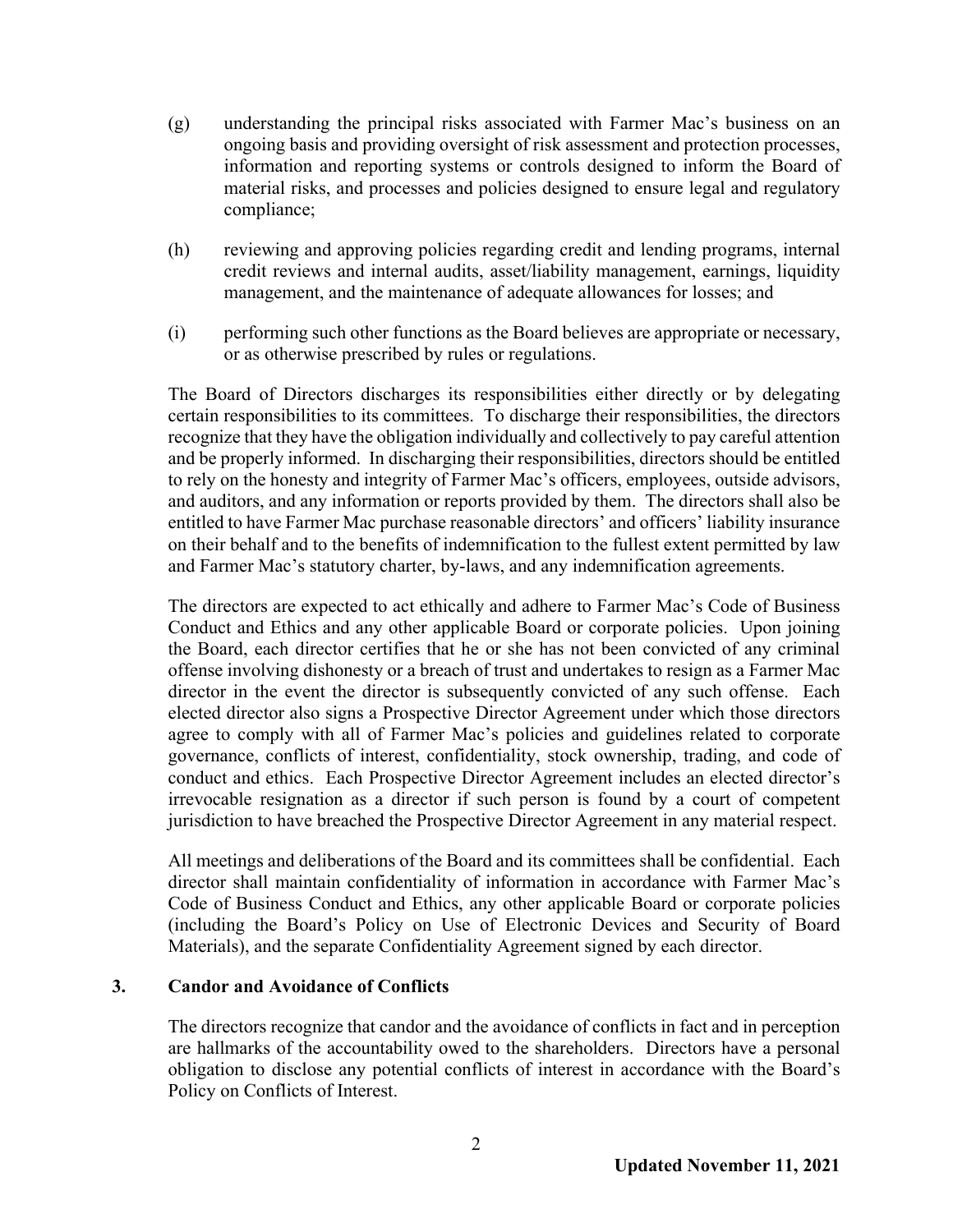#### **4. Regular Executive Sessions of Non-Management Directors**

The CEO and other key members of management regularly attend Board meetings by invitation. The directors who qualify as "independent" under the criteria set forth in these Guidelines meet in executive session at least annually. In addition, directors meet in regularly scheduled executive sessions without any members of management present to discuss issues relating to management performance and any other issue that may involve a conflict concerning management. The Chair of the Board shall preside over these executive sessions; *provided, however*, that the Chair or a majority of the Board may designate any other director to preside over these executive sessions. The Chair and/or a Board majority can convene an executive session, and such sessions may be held at each in-person meeting or via teleconference. The executive sessions have such agendas and procedures, if any, as determined by the Chair and/or designated directors, as applicable.

## **5. Chair's Responsibilities**

The Chair of the Board's responsibilities include: (a) convening and presiding over the regular and executive sessions of the Board, unless the Chair or a majority of the Board has designated any other director to preside over any of these sessions, and setting the agenda for both sessions subject to the provisions set forth in Section 15 of these Guidelines; (b) approving agendas and schedules for meetings of the Board and information sent to the Board after consultation with the Vice Chair of the Board; and (c) being the director primarily responsible, after consultation with the Vice Chair of the Board, for consultations and communications with shareholders.

### **6. Formal Evaluation of the CEO**

The Compensation Committee, with input from the Committee, undertakes an annual evaluation of the CEO and reports its findings and recommendations to the Board. The Chair of the Compensation Committee (together with the Chair of the Board) communicates the Board's conclusions to the CEO. The evaluation is based on criteria that may include performance of the business, achievement of specified financial measures, accomplishment of long-term strategic objectives, risk management, leadership, and development of management, as determined from time to time by the Compensation Committee. The Compensation Committee uses the evaluation in determining the CEO's compensation.

### **7. Succession Planning**

The Committee, after consultation with the Compensation Committee, the Chair, the Vice Chair, and the CEO, develops a proposed succession plan and presents this plan to the Board on at least an annual basis. The entire Board works with the Committee to consider and evaluate potential successors to each position held by an executive officer at the time or, if no potential successors have been identified within Farmer Mac, to determine alternatives, such as conducting an executive search. The CEO should, on a continuing basis, make available his or her recommendations and evaluations of potential successors,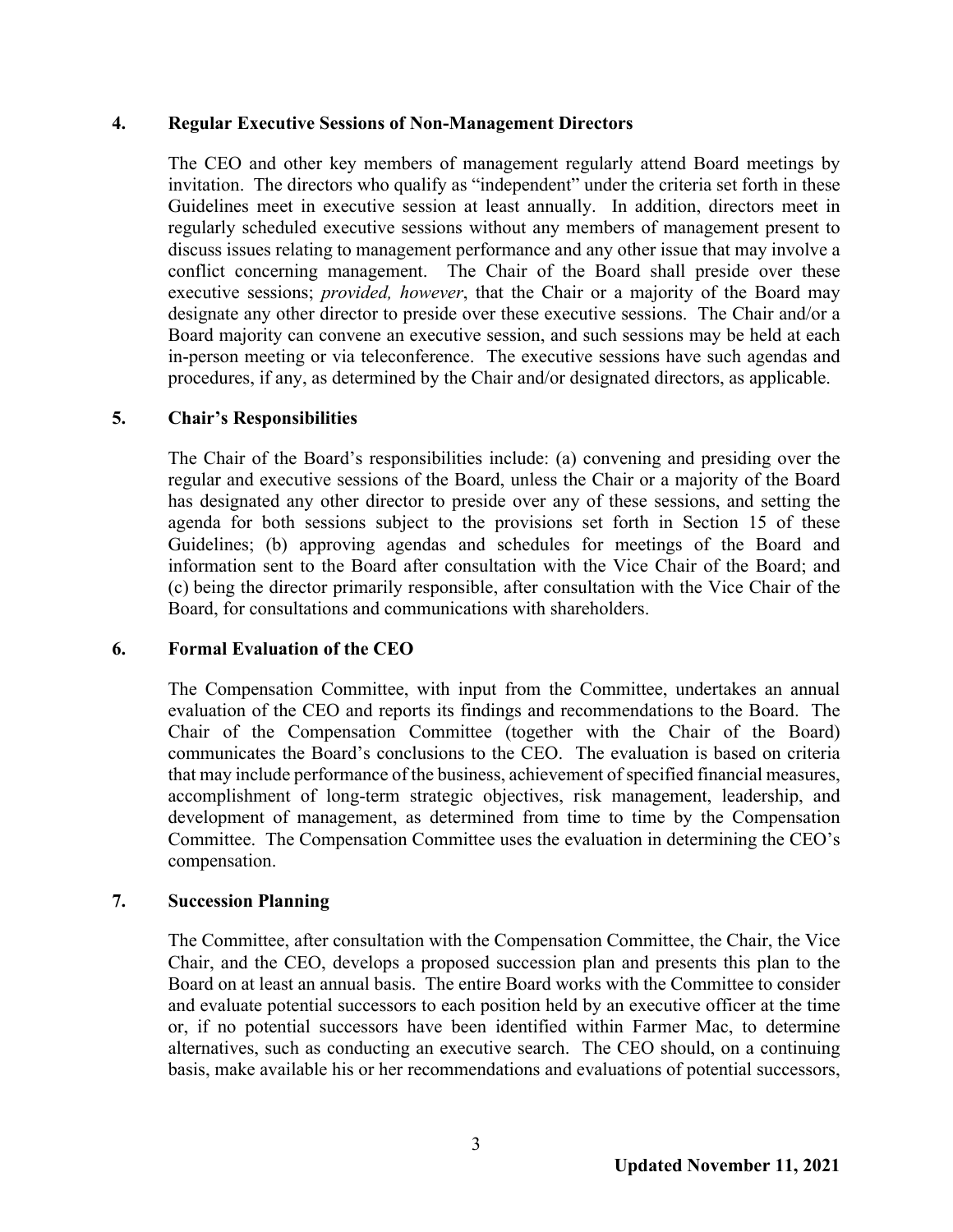if any, in the event of a resignation, retirement, or disability of any of the executive officers, along with a review of any development plans recommended for such individuals.

## **8. Management Development**

The CEO reports annually to the Board on Farmer Mac's plans and initiatives related to management development. This report is given to the Board at the same time as the succession planning report noted above.

## **9. Independent Directors**

The Board shall have a majority of directors that it has affirmatively determined lack a "material relationship" with Farmer Mac (or any of its affiliates (as used in these Guidelines, the term "affiliates" shall have the meaning set forth in Rule  $144(a)(1)$ promulgated under the Securities Act of 1933, as amended)), either directly or as a partner, shareholder, or officer of an organization that has a relationship with Farmer Mac. In making such determination, the Board shall consider the guidance provided by the NYSE listing standards and the factors set forth below, as well as any other factors that the Board may deem relevant. The Board defines a director as lacking a material relationship and therefore "independent" if:

- (a) The director is not, and has not been during the preceding three years, an employee of Farmer Mac and the director has no immediate family member who is, or has been during the preceding three years, an executive officer of Farmer Mac;
- (b) The director has not received, and has no immediate family member who has received, more than \$120,000 in direct compensation from Farmer Mac during any twelve-month period within the preceding three years, other than director and committee fees and pension or other forms of deferred compensation for prior service (provided such compensation is not contingent in any way on continued service);
- (c) The director is not currently an employee of, and has no immediate family member who is a current partner or executive officer of, any entity that has made payments to, or received payments from, Farmer Mac for property or services in an amount which, in any of the last three fiscal years, exceeds the greater of (i) \$1 million and (ii) 2% of such other entity's consolidated gross revenues;
- (d) (i) The director is not a current partner or employee of a firm that is Farmer Mac's internal or external auditor; (ii) the director has no immediate family member who is a current partner of such a firm; (iii) the director has no immediate family member who is a current employee of such a firm and personally works on Farmer Mac's audit; and (iv) the director or an immediate family member was not within the last three years a partner or employee of such a firm and did not personally work on Farmer Mac's audit within that time;
- (e) The director or an immediate family member is not, and has not been during the preceding three years, employed as an executive officer of another company where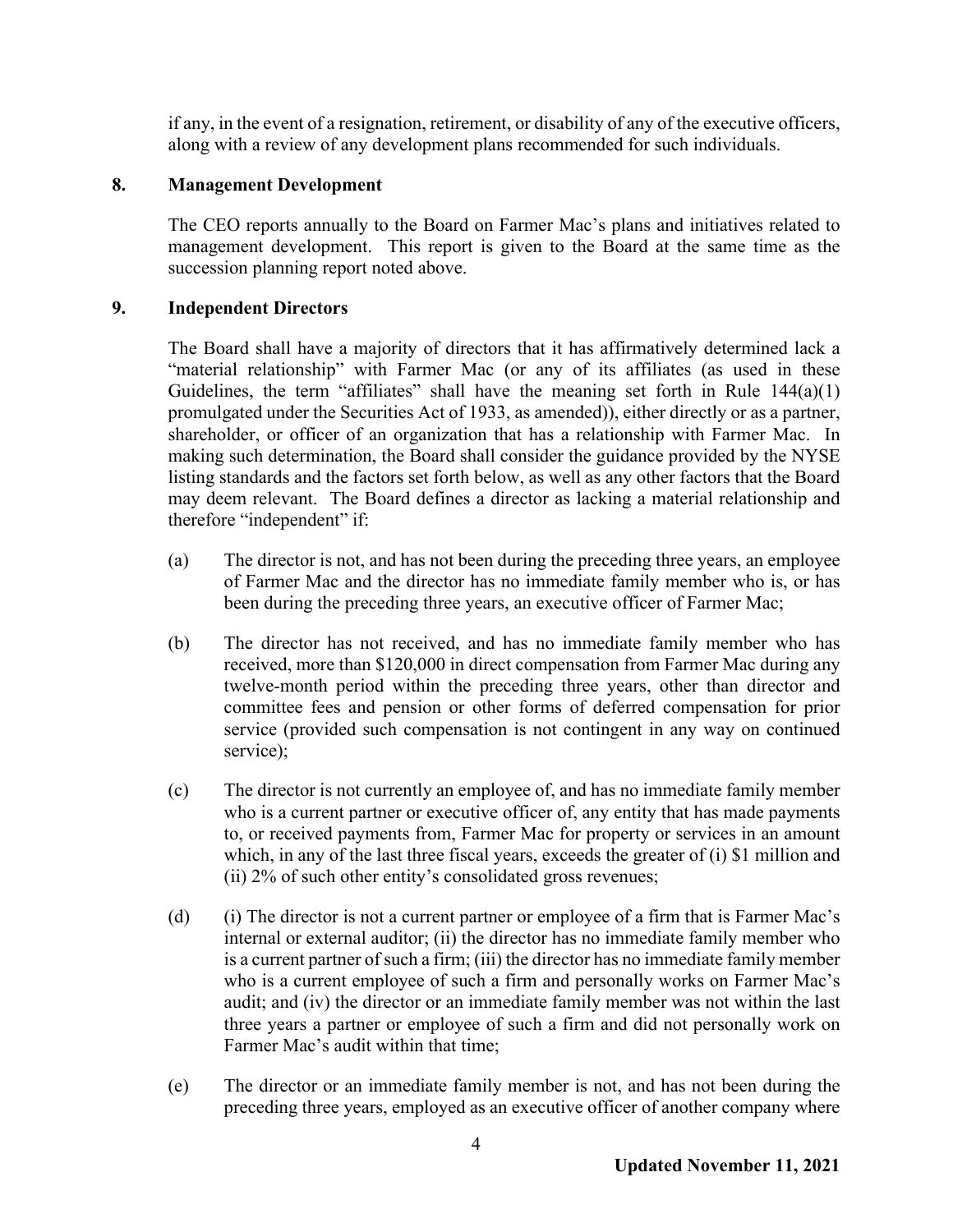any of Farmer Mac's present executive officers at the same time serves or served on that company's compensation committee;

- (f) The director is not, and has not been during any of the preceding three fiscal years, affiliated with a tax-exempt organization that received within the preceding three years contributions from Farmer Mac that exceeded in any single fiscal year the greater of (i) \$1 million and (ii) 2% of such other organization's consolidated gross revenues;
- (g) The director is not an officer, partner, or employee of, and has no immediate family member who is an officer or partner of, any entity (or affiliate thereof) that (i) is doing business with Farmer Mac (which, for these purposes, includes the origination, or sale to Farmer Mac, of any loans or securities that are currently (A) held on Farmer Mac's balance sheet or (B) off-balance sheet obligations of Farmer Mac), or (ii) holds five percent or greater of Farmer Mac's Class A or Class B voting common stock;
- (h) The director does not hold, and is not a candidate to hold, an elected office of the Federal government;
- (i) The director is not an employee of the Federal government who either is in a position to oversee Farmer Mac's business or is employed by an agency that oversees Farmer Mac's business; and
- (j) The director does not have any other relationships, not described in (a) through (i), with Farmer Mac or the members of management of Farmer Mac that the Board has determined to be material.

For purposes of the foregoing independence criteria, the term "immediate family member" includes a person's spouse, parents, children, siblings, mothers and fathers-in-law, sons and daughters-in-law, brothers and sisters-in-law, and anyone (other than domestic employees) who shares such person's home.

In addition, under the NYSE's listing standards, members of the Audit and Compensation Committees must meet additional independence criteria.

Each director is expected to disclose promptly to the Board any existing or proposed relationships with Farmer Mac (other than service as a Board member or on Board committees) which could affect his or her independence under the NYSE listing standards or any additional standards as may be set forth in these Guidelines from time to time, including direct relationships or transactions between Farmer Mac and the director and his or her family members, and indirect relationships or transactions between Farmer Mac and any business, non-profit, or other organization in which the director is a general partner, manager, officer, or significant stockholder, or is materially financially interested.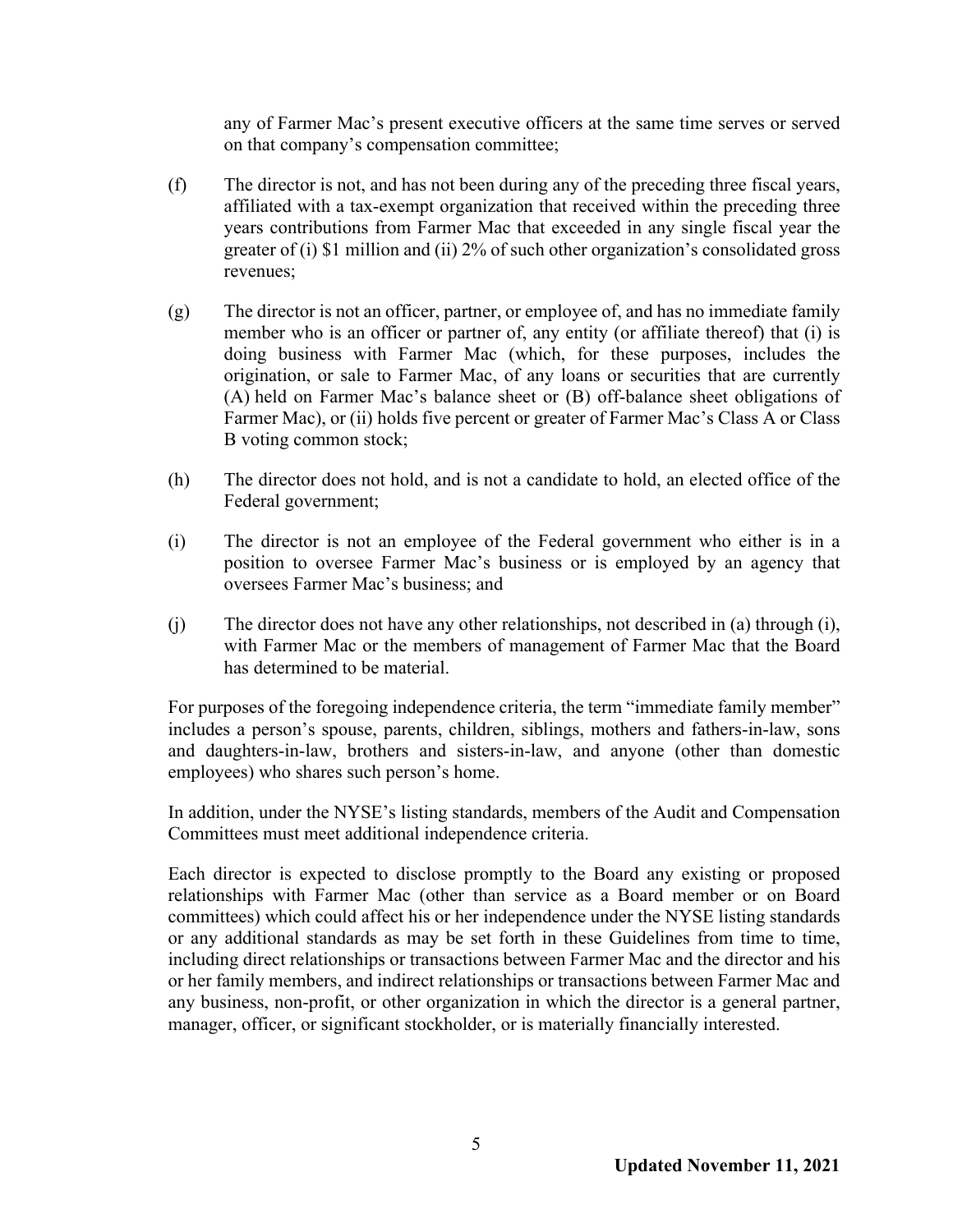#### **10. Director Qualifications and Nominations**

The Committee is responsible for reviewing with the Board, on an annual basis, the appropriate qualifications, skills, and characteristics required of Board members in the context of the current composition of the Board as a whole and in accordance with the criteria set forth in Farmer Mac's by-laws. This assessment includes a Board member's qualification as to independence, as well as issues of judgment, skills (such as understanding of relevant industries, technologies, or disciplines), and financial expertise, all in the context of an assessment of the perceived needs related to the effective operation of the Board and its committees at that point in time. The Board believes that talent, diversity, and inclusion are sources of pride for Farmer Mac and contribute to its strong financial performance for its shareholders and achievement of its mission in serving rural America. The Board believes its membership should reflect diversity in the broadest sense, including diversity of race, gender, ethnicity, age, geography, background, and experience and training from different disciplines and industries.

The Board delegates the screening process to the Committee with direct input from the Chair of the Board, the Vice Chair of the Board, and the CEO. The Committee is also responsible for recommending to the Board nominees to stand for election by the shareholders at each annual meeting of shareholders. Each of the proposed nominees recommended by the Committee to the Board to be elected by the holders of Farmer Mac's Class A voting common stock or Class B voting common stock shall require the affirmative vote of at least one Committee member elected to the Board by the holders of the same class of stock. Additionally, the Board's approval of any nominee to be elected to the Board by the holders of Farmer Mac's Class A voting common stock or Class B voting common stock shall require the affirmative vote of at least one director elected to the Board by the holders of the same class of stock.

### **11. Orientation and Continuing Education**

The Committee oversees a directors' orientation and education program designed to enhance the knowledge and skills necessary or appropriate for the performance of the directors' duties and responsibilities. All new directors are expected to participate in an orientation program and all current directors are encouraged to attend director education programs in accordance with the Board's Policy on Director Orientation and Continuing Education.

### **12. Commitment and Limits on Other Activities**

Directors are expected to limit the number of other boards (excluding non-profits) on which they serve to between four (4) and six (6), with the lower limit applying to directors who are engaged full-time in another business. A director who also serves as an executive officer of any public company is expected to serve as a director at no more than three (3) public companies. Directors are required to advise the Chair of the Board, the CEO, and the Chair of the Committee in advance of accepting an invitation to serve on another board (excluding non-profits). No director may serve on the audit committee of the boards of more than three (3) public companies, including Farmer Mac, unless the Board has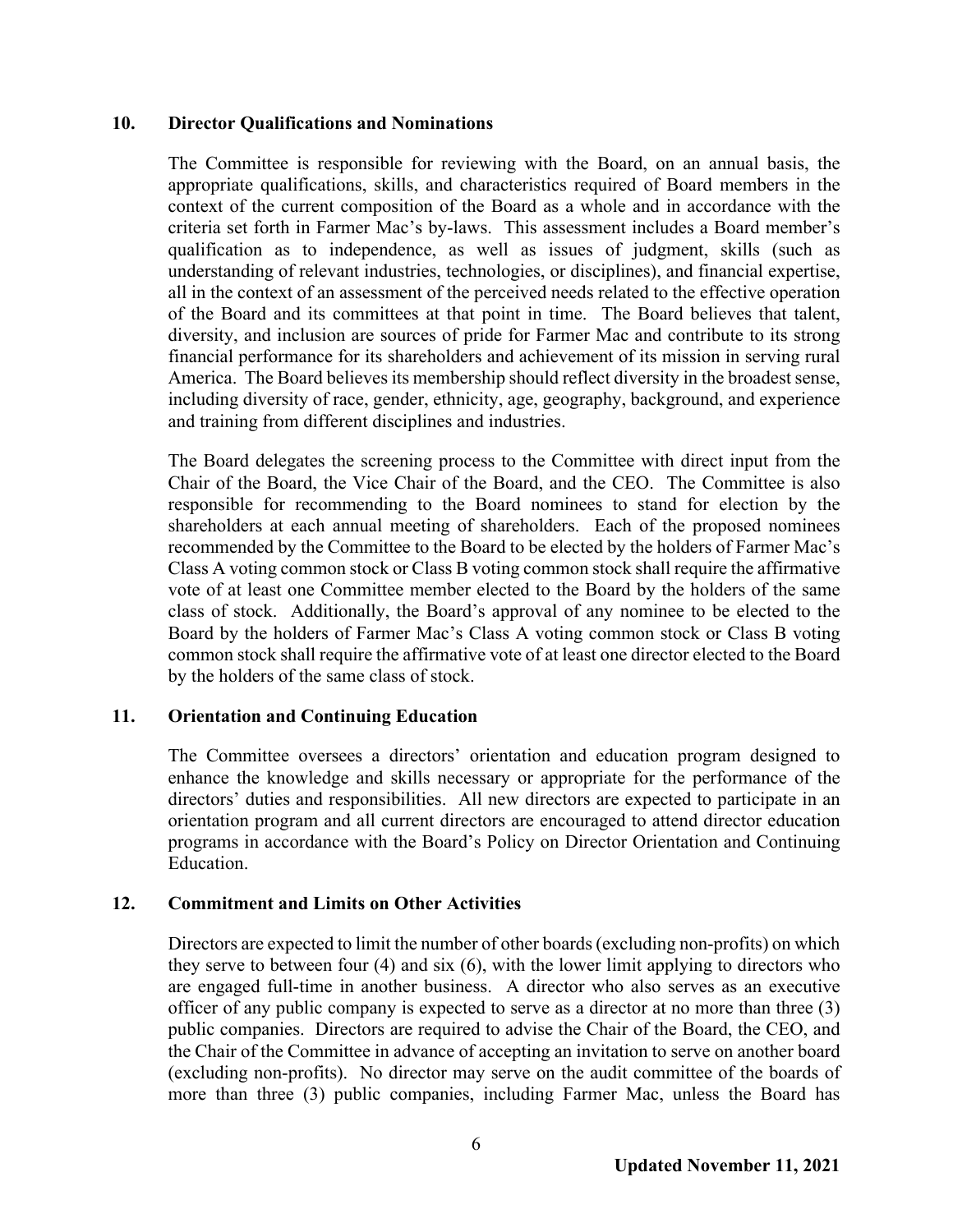determined that such simultaneous service would not impair the ability of such member to effectively serve on the Board and on such member's assigned Farmer Mac Board committees.

### **13. Term and Age Limits**

The Board does not believe that it should establish age and term limits for directors at this time. After deliberation, the Board has determined that age and term limits result in the disadvantage of losing the contributions of directors who have been able to develop, over a period of years, increasing insight into Farmer Mac and its operations and, therefore, provide an increasingly valuable contribution to the Board as a whole. The Committee formally reviews each director elected by the holders of Class A and Class B voting common stock to determine if such director should be recommended for re-election to the Board at the expiration of the director's term based on each director's overall qualifications and experience. The Board may consider if and when it is appropriate to adopt age and term limits for directors at a future date.

## **14. Board Compensation and Stock Ownership**

The form and amount of director compensation is determined by the Board based on recommendations by the Corporate Governance and Compensation Committees. The Corporate Governance and Compensation Committees evaluate annually the status of Board compensation in relation to comparable U.S. companies (in terms of size, business sector, and other applicable measures) and report their findings and recommendations to the Board. To align the interests of directors with shareholders, directors are expected to own stock in Farmer Mac in accordance with the Board's Stock Ownership Policy. To that end, part of director compensation is equity-based.

# **15. Selection of Board Meeting Agenda Items**

The Chair of the Board, in consultation with the Vice Chair of the Board, the Committee, and the CEO, establishes the agenda for the regular and executive sessions to be held at each Board meeting. A schedule of agenda subjects to be discussed at Board meetings during a year (to the degree these can be foreseen) is reviewed and distributed on an annual basis. Each Board member is free to suggest one or more items for inclusion on the agenda.

### **16. Attendance at Board Meetings and Review of Board Materials and Information**

Absent unusual circumstances, each Board member is expected to attend all meetings of the Board and committees on which such member serves and is expected to attend Farmer Mac's Annual Meeting of Shareholders. As a general rule, Board and committee meeting time is reserved for discussion. Information and data that is important to the Board's understanding of the business to be conducted at a Board or committee meeting should generally be distributed in writing to the directors before the meeting so that Board and committee meeting time may focus on questions that directors have about the materials distributed in advance of the meetings. Each director is requested to review these materials prior to the Board or committee meeting to which it relates. It is recognized, however, that there may be occasions for which it is not practical that materials, including those regarding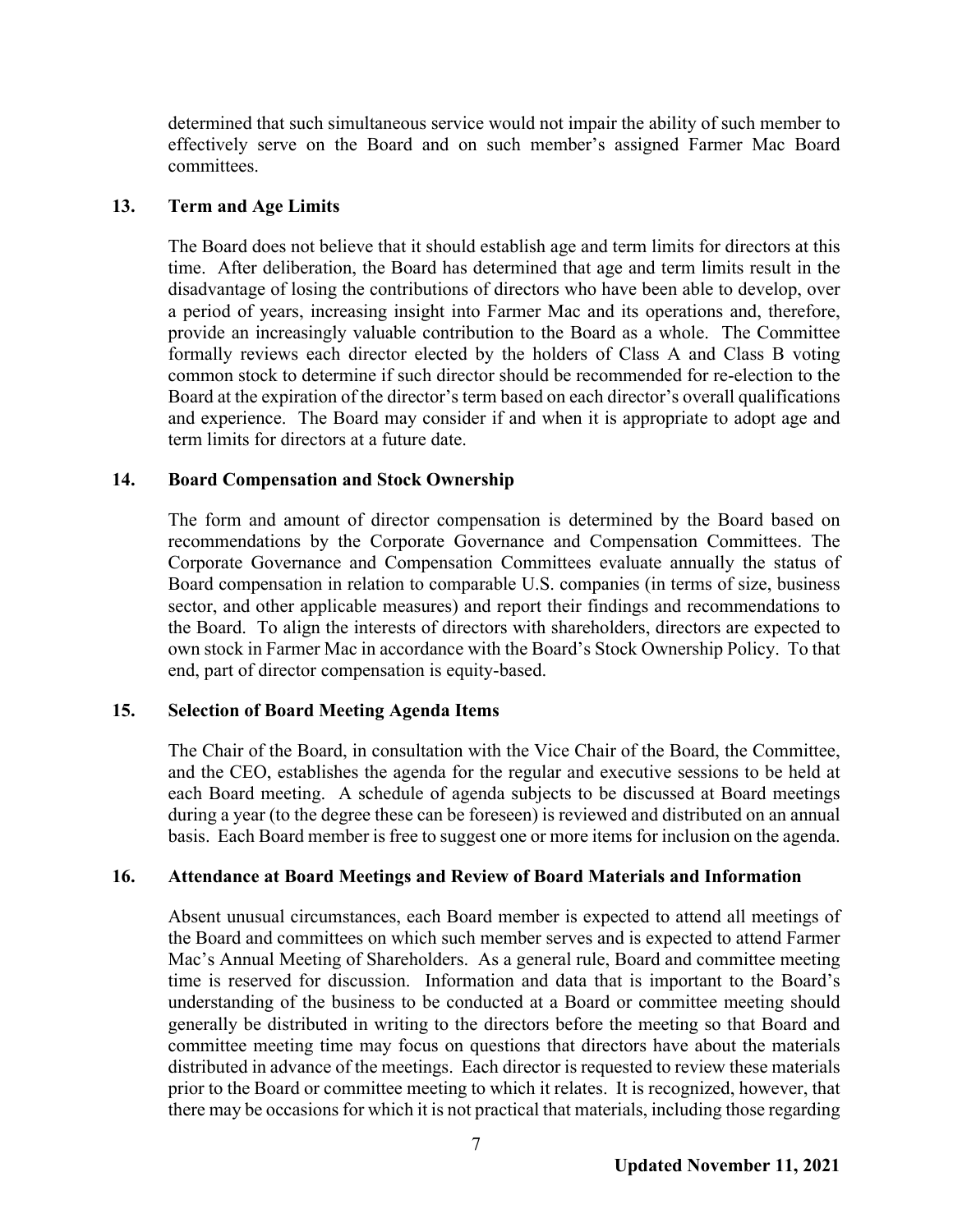extremely confidential matters, are delivered to directors in advance of a Board or committee meeting.

## **17. Attendance at Board Meetings by Farmer Mac's Leadership Team and Other Employees**

The Board encourages regular attendance of members of Farmer Mac's leadership team at Board meetings. If any Board member or the CEO suggests that any other employee attend Board meetings on a regular basis, that suggestion shall be made to the Board for its concurrence. The Board also encourages members of Farmer Mac's leadership team, from time to time, to bring other Farmer Mac employees into Board meetings who: (a) can provide additional insight into the items being discussed because of personal involvement in these areas, and/or (b) have future potential such that it is believed that they should be given exposure to the Board.

### **18. Board Access to Information, Employees, and Advisors**

Directors have full access to members of Farmer Mac's leadership team and/or their designees and are entitled to expect them to be responsive to requests for information from directors. Directors should use their judgment to ensure that any such contact is not disruptive to the business operations of Farmer Mac and should consider whether it is appropriate to copy the CEO on any written communications between themselves and an employee of Farmer Mac. Each of the Board's committees has the authority to retain and direct outside counsel, experts, and other advisors as they determine appropriate to assist in the full performance of their functions, without consulting or obtaining the approval of any officer of Farmer Mac in advance and the fees of any such advisors will be paid by Farmer Mac. Directors shall have access to Farmer Mac's advisors following consultation with the Chair of the Board.

### **19. Board Interaction with the Press, Customers, and Other Constituencies**

The Board believes that management should speak for Farmer Mac in most circumstances and that the CEO should be responsible for establishing effective communications with Farmer Mac's various constituencies (such as shareholders, customers, employees, vendors, suppliers, business counterparties, community groups, and governmental authorities). In instances when public comments from the Board on behalf of Farmer Mac are appropriate, they should come from the Chair of the Board (or other person designated by the Chair or the Committee).

### **20. Direct Shareholder Communication with the Board**

Shareholders interested in communicating directly with the Board of Directors or any individual directors, including communication of concerns relating to accounting, internal accounting controls, audit matters, fraud, or unethical behaviors, may do so by writing to the directors at the following address: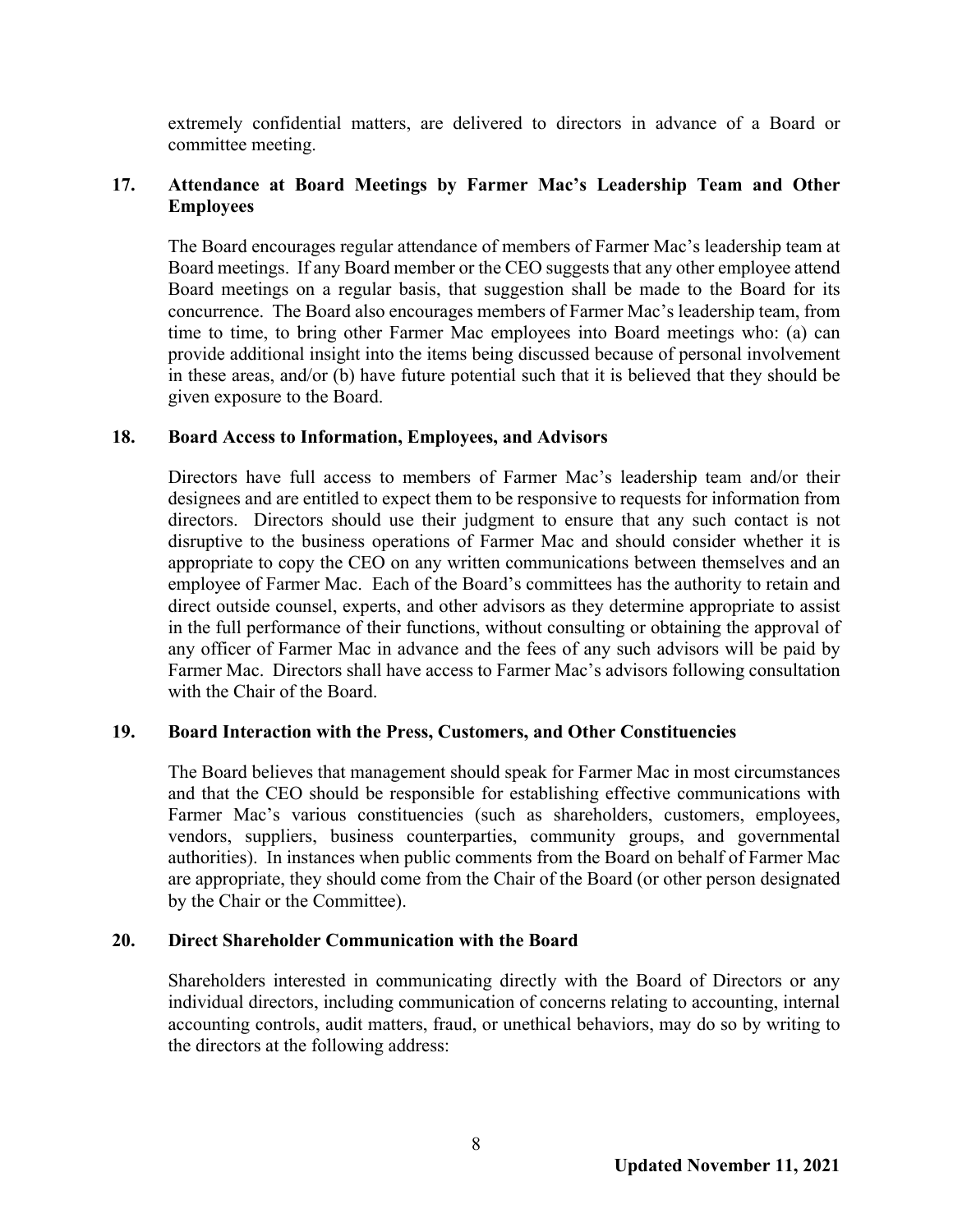Name of Director or Directors c/o Secretary Federal Agricultural Mortgage Corporation 1999 K Street, N.W., 4th Floor Washington, DC 20006

All correspondence addressed to directors at Farmer Mac's corporate office is opened and screened for security purposes. The Secretary of Farmer Mac reviews such correspondence and provides the Board at each of its meetings with a summary of all substantive correspondence and a copy of any correspondence that, in the opinion of the Secretary, deals with the functions of the Board of Directors or the standing committees of the Board of Directors or that otherwise requires their attention. The Secretary will not forward the communication if it is primarily commercial in nature or if the Secretary determines that it relates to an improper or irrelevant topic. Correspondence relating to accounting, internal controls, or auditing matters is immediately brought to the attention of Farmer Mac's internal audit department and handled in accordance with procedures established by the Audit Committee with respect to such matters.

Shareholders will receive a written acknowledgement from the Secretary upon receipt of a written complaint or concern. All communications are treated confidentially, and shareholders can remain anonymous when communicating their concerns.

#### **21. Structure and Independence of Board Committees**

The Board currently has the standing committees as set forth in Farmer Mac's by-laws. Membership on the Audit, Compensation, and Corporate Governance Committees is limited to directors who are determined to be independent in accordance with the criteria established by the NYSE and in these Guidelines.

Each of the Board committees set forth in Farmer Mac's by-laws shall have its own charter. Each charter shall set forth the scope of the committee's powers and responsibilities, as well as the committee's structure, processes, and membership requirements. Each charter may also set forth purposes, duties, and authority of the committees as well as procedures for committee member appointment and removal, committee operations, and committee reporting to the Board.

Committee Chairs are responsible for leading committee meetings and reporting the committee's activities and recommendations to the Board. The Chair of each committee, in consultation with the committee members, determines the frequency and length of the committee meetings consistent with any requirements set forth in the committee's charter and in Farmer Mac's by-laws. The Chair of each committee, in consultation with the appropriate members of the committee, the Committee, and management, develops the committee's meeting agendas. No director may serve simultaneously as the Chair of the Board's Audit Committee, Compensation Committee, Corporate Governance Committee, or Enterprise Risk Committee.